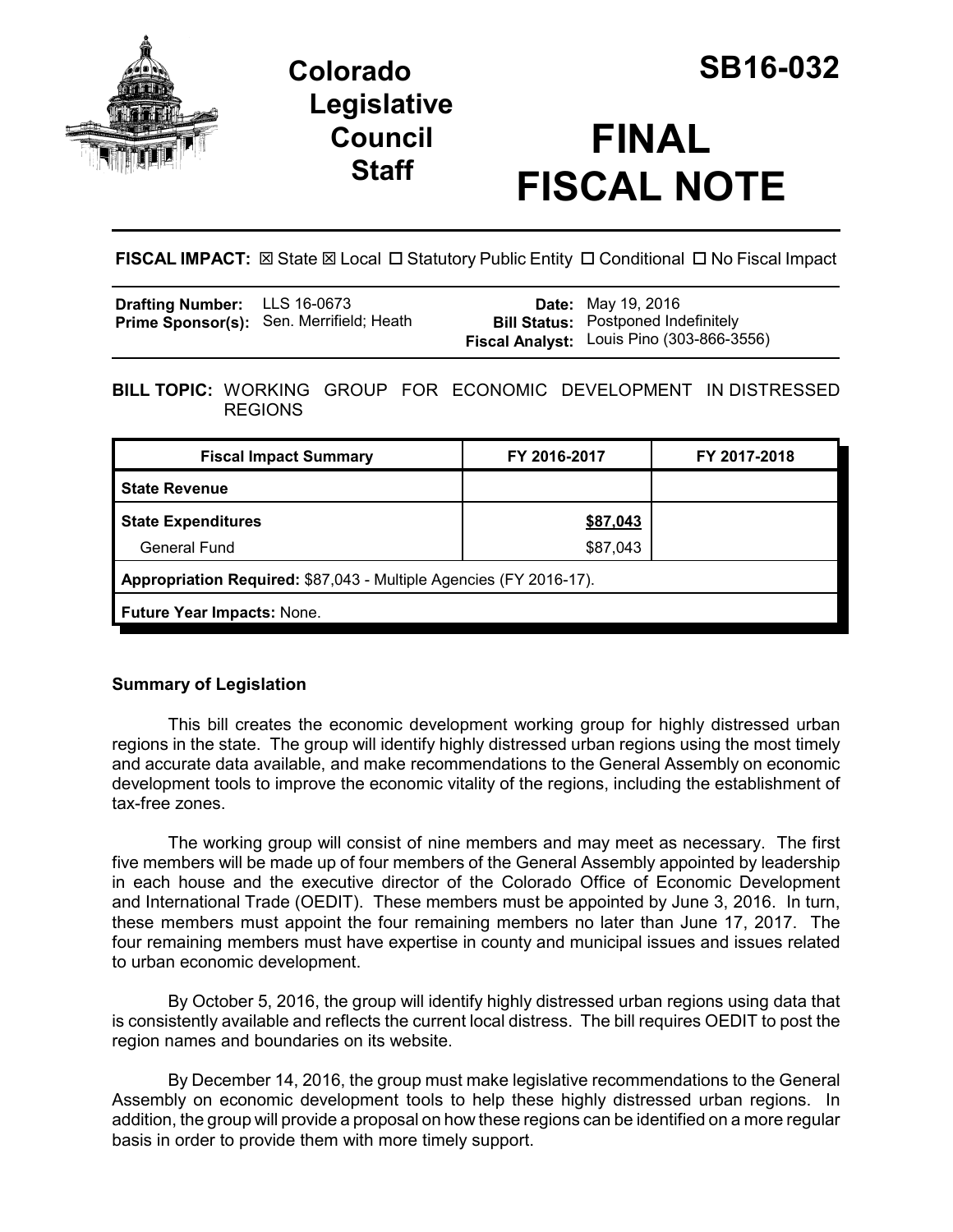May 19, 2016

#### **State Expenditures**

**This bill will increase one time state General Fund expenditures by \$87,043 in FY 2016-17 only.** Expenditures are for the OEDIT to hire a consultant to assist the working group and to provide compensation to the four appointed legislative members.

*OEDIT*. This bill specifies that the OEDIT shall provide all staff needed to assist the working group. The department will incur costs of \$82,043 in FY 2016-17 to hire a temporary program manager and a consultant. The program manager will be responsible for coordinating with staff, group participants, and setting up the meetings for the working group. The consultant will assist the working group in establishing a process for identifying distressed urban regions in the state. The consultant will also provide information to the working group on economic development tools and efforts from other regions and states.

*Legislative Council Staff***.** This bill allows the four appointed legislative members of the working group to be compensated for their attendance at meetings. The total amount of compensation and reimbursement can not exceed \$5,000. The fiscal note assumes that legislative members of the working group will meet up to six times at an average cost of \$203 for each member.

The bill also requires the economics staff of Legislative Council to provide assistance in selecting and discussing data to be used by the working group. This will increase workload but can be accomplished within existing appropriations.

**Higher Education.** The working group may invite representatives from t higher education institutions to participate in the working group. Any added workload is expected to be minimal.

#### **Local Government, Special Districts and School District Impacts**

The bill allows representatives from local government entities , special districts, and school districts to participate in the meetings of the working group. To the extent that representatives from these entities take part in the working group, workload for these participants will increase. However, any workload increases are expected to be minimal.

#### **Effective Date**

The bill was postponed indefinitely by the Senate State, Veterans, and Military Affairs Committee on February 17, 2016.

#### **State Appropriations**

In FY 2016-17, the bill requires a General Fund appropriation of \$82,043 to the OEDIT. It also requires a \$5,000 General Fund appropriation to the Legislative Council Staff within the Legislative Department to provide reimbursement to the four legislative members of the working group.